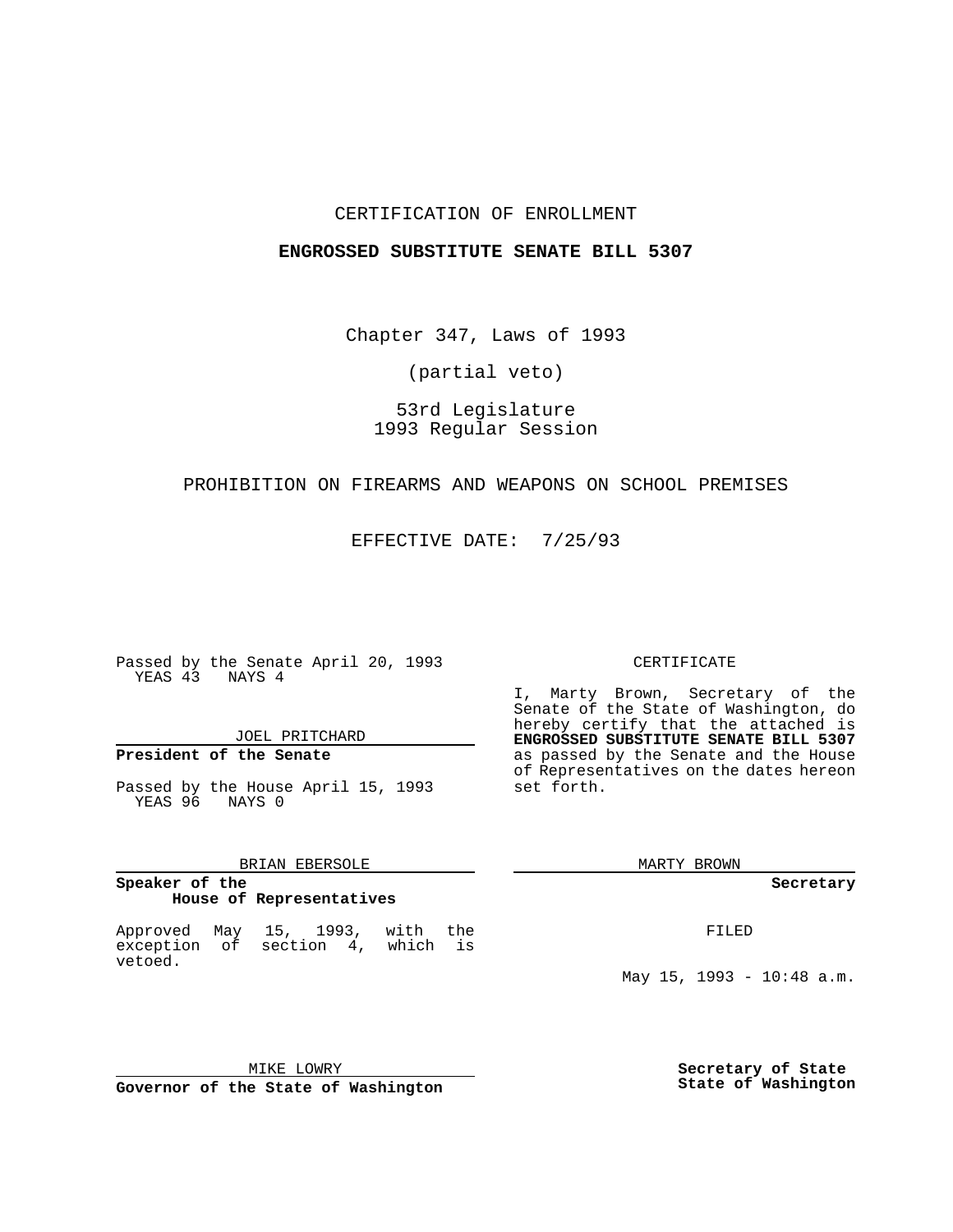# **ENGROSSED SUBSTITUTE SENATE BILL 5307** \_\_\_\_\_\_\_\_\_\_\_\_\_\_\_\_\_\_\_\_\_\_\_\_\_\_\_\_\_\_\_\_\_\_\_\_\_\_\_\_\_\_\_\_\_\_\_

\_\_\_\_\_\_\_\_\_\_\_\_\_\_\_\_\_\_\_\_\_\_\_\_\_\_\_\_\_\_\_\_\_\_\_\_\_\_\_\_\_\_\_\_\_\_\_

## AS AMENDED BY THE HOUSE

Passed Legislature - 1993 Regular Session

#### **State of Washington 53rd Legislature 1993 Regular Session**

**By** Senate Committee on Education (originally sponsored by Senators Pelz, A. Smith, McAuliffe, Bauer, Talmadge, Spanel, Haugen and Moyer; by request of Washington State School Directors Association, Board of Education and Superintendent of Public Instruction)

Read first time 02/24/93.

1 AN ACT Relating to student safety and discipline; amending RCW 2 9.41.280, 28A.635.060, and 10.31.100; adding a new section to chapter 3 28A.320 RCW; and prescribing penalties.

4 BE IT ENACTED BY THE LEGISLATURE OF THE STATE OF WASHINGTON:

5 **Sec. 1.** RCW 9.41.280 and 1989 c 219 s 1 are each amended to read 6 as follows:

7 (1) It is unlawful for ((an elementary or secondary school student 8 under the age of twenty-one knowingly)) a person to carry onto public 9 or private elementary or secondary school premises, school-provided 10 transportation, or areas of facilities while being used exclusively by 11 public or private schools:

12 (a) Any firearm; or

13 (b) Any dangerous weapon as defined in RCW 9.41.250; or

14 (c) Any device commonly known as "nun-chu-ka sticks", consisting of 15 two or more lengths of wood, metal, plastic, or similar substance 16 connected with wire, rope, or other means; or

17 (d) Any device, commonly known as "throwing stars", which are 18 multi-pointed, metal objects designed to embed upon impact from any 19 aspect; or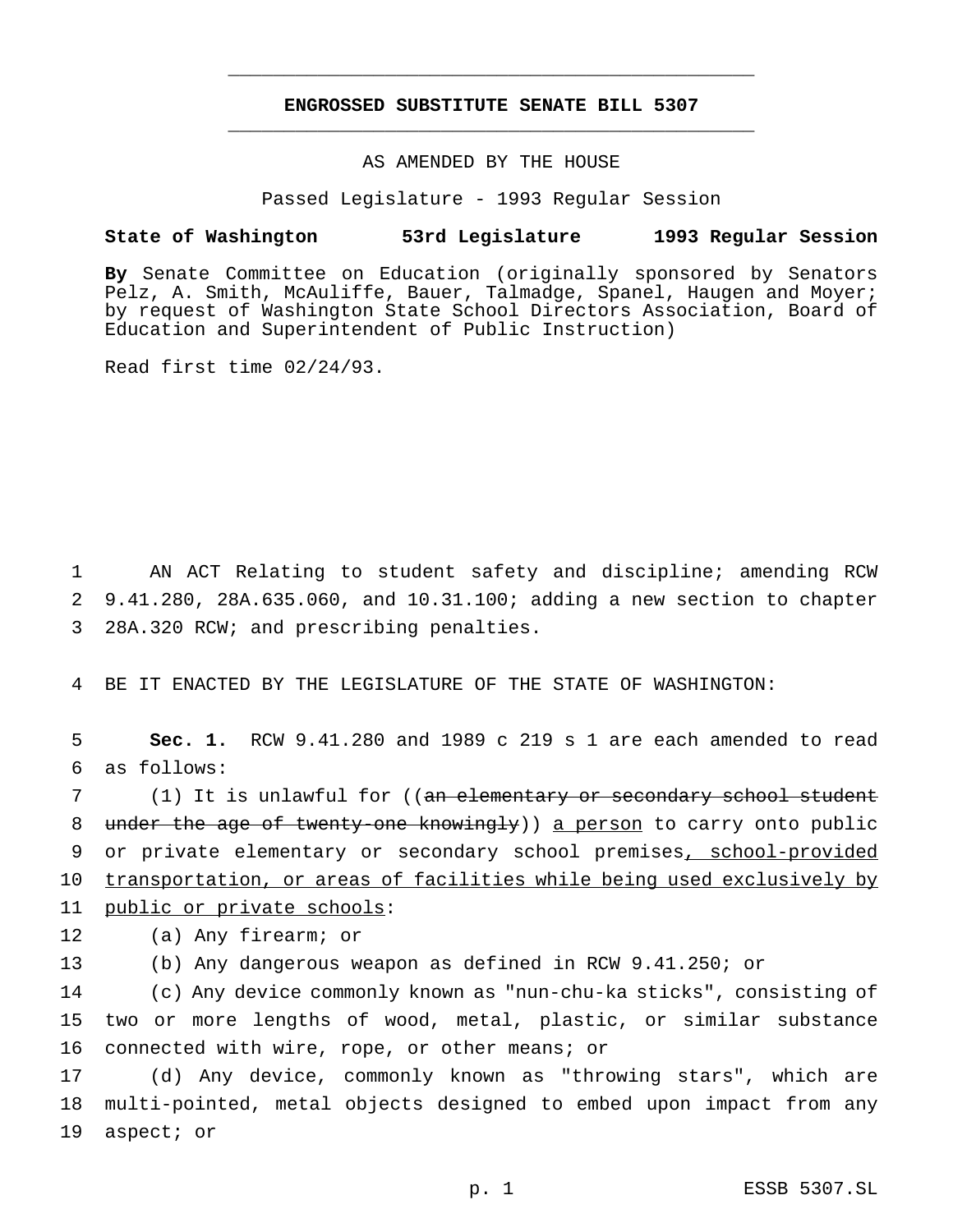1 (e) Any air gun, including any air pistol or air rifle, designed to 2 propel a BB, pellet, or other projectile by the discharge of compressed 3 air, carbon dioxide, or other gas.

4 (2) Any such ((student)) person violating subsection (1) of this 5 section is guilty of a gross misdemeanor.

6 Any violation of subsection (1) of this section by elementary or 7 secondary school students constitutes grounds for expulsion from the 8 state's public schools in accordance with RCW 28A.600.010. However, 9 any violation of subsection (1)(a) of this section by an elementary or 10 secondary school student shall result in expulsion in accordance with 11 RCW 28A.600.010. An appropriate school authority shall promptly notify 12 law enforcement and the student's parent or guardian regarding any 13 allegation or indication of such violation.

14 (3) Subsection (1) of this section does not apply to:

15 (a) Any student or employee of a private military academy when on 16 the property of the academy;  $((er))$ 

17 (b) Any ((student)) person engaged in military, law enforcement, or 18 school district security activities((, sponsored by the federal or 19 state governments while engaged in official duties)); ((or))

20 (c) Any ((student)) person who is ((attending)) involved in a 21 convention, showing, demonstration, lecture, or firearms safety course 22 authorized by school authorities in which the firearms of collectors or 23 instructors are handled or displayed;  $((\theta \cdot \mathbf{r}))$ 

24 (d) Any ((student)) person who possesses nun-chu-ka sticks, 25 throwing stars, or other dangerous weapons to be used in martial arts 26 classes authorized to be conducted on the school premises;  $((\theta \cdot \hat{r}))$ 

27 (e) Any ((student)) person while the ((student)) person is 28 participating in a firearms or air gun competition approved by the 29 school or school districti

30 (f) Any person who has been issued a license under RCW 9.41.070, 31 while picking up or dropping off a student;

 (g) Any person legally in possession of a firearm or dangerous weapon that is secured within an attended vehicle or concealed from view within a locked unattended vehicle while conducting legitimate business at the school;

36 (h) Any person who is in lawful possession of an unloaded firearm, 37 secured in a vehicle while conducting legitimate business at the 38 school; or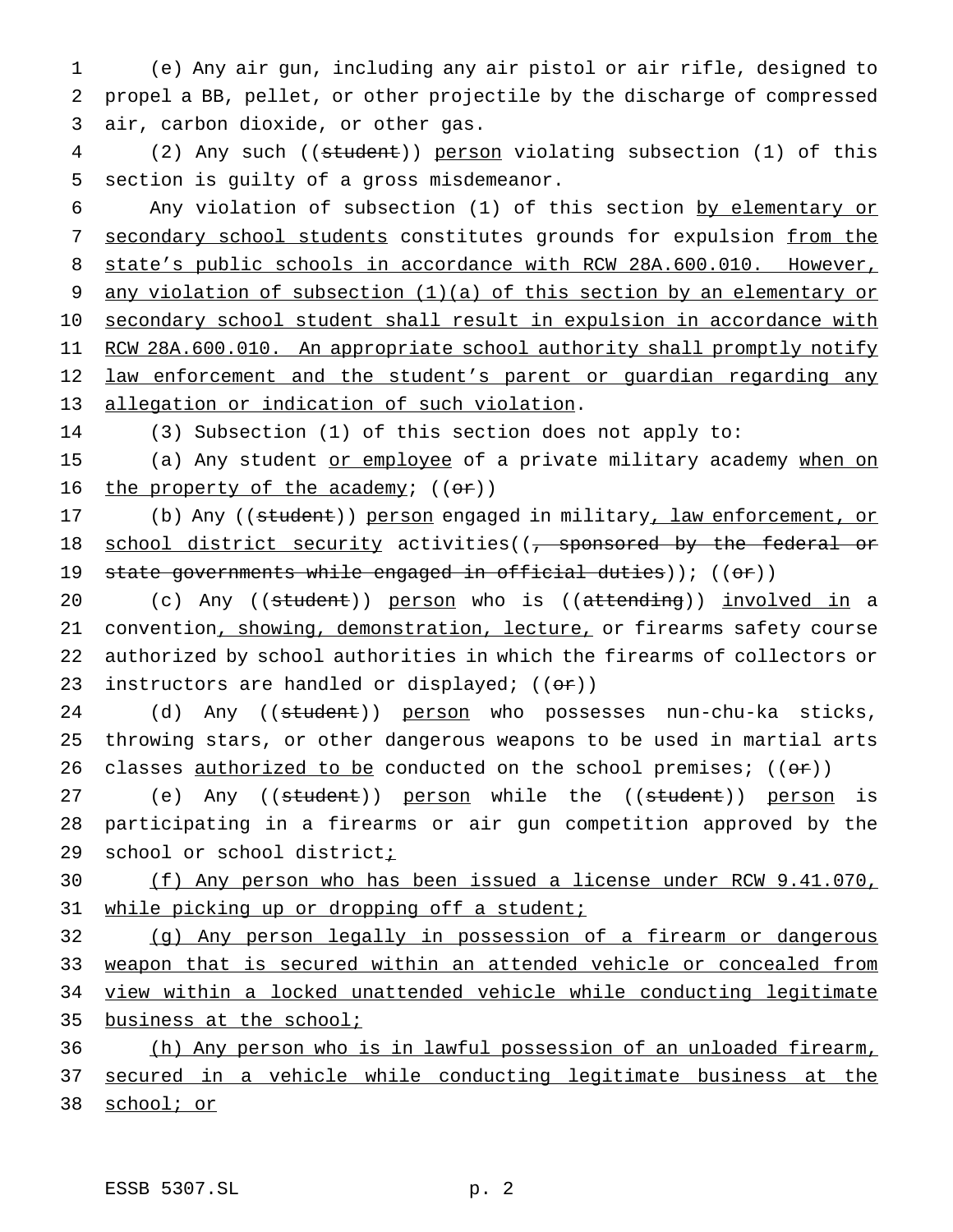(i) Any law enforcement officer of the federal, state, or local government agency.

 (4) Except as provided in subsection (3)(b), (c), (e), and (i) of 4 this section, firearms are not permitted in a public or private school building.

 (5) "GUN-FREE ZONE" signs shall be posted around school facilities giving warning of the prohibition of the possession of firearms on school grounds.

 NEW SECTION. **Sec. 2.** A new section is added to chapter 28A.320 RCW to read as follows:

 Each school district and each private school approved under chapter 28A.195 RCW shall report to the superintendent of public instruction by January 31st of each year all known incidents involving the possession of weapons on school premises, on transportation systems, or in areas of facilities while being used exclusively by public or private schools, in violation of RCW 9.41.280 in the year preceding the report. The superintendent shall compile the data and report it to the house of representatives, the senate, and the governor.

 **Sec. 3.** RCW 28A.635.060 and 1989 c 269 s 6 are each amended to read as follows:

 (1) Any pupil who shall deface or otherwise injure any school property, shall be liable to suspension and punishment. Any school district whose property has been lost or willfully cut, defaced, or injured, may withhold the grades, diploma, and transcripts of the pupil responsible for the damage or loss until the pupil or the pupil's 26 parent or guardian has paid for the damages, unless the student is 27 transferring to another elementary or secondary educational institution, in which case the student's permanent record shall be 29 released promptly to the receiving school. When the pupil and parent or guardian are unable to pay for the damages, the school district shall provide a program of voluntary work for the pupil in lieu of the payment of monetary damages. Upon completion of voluntary work the grades, diploma, and transcripts of the pupil shall be released. The parent or guardian of such pupil shall be liable for damages as otherwise provided by law.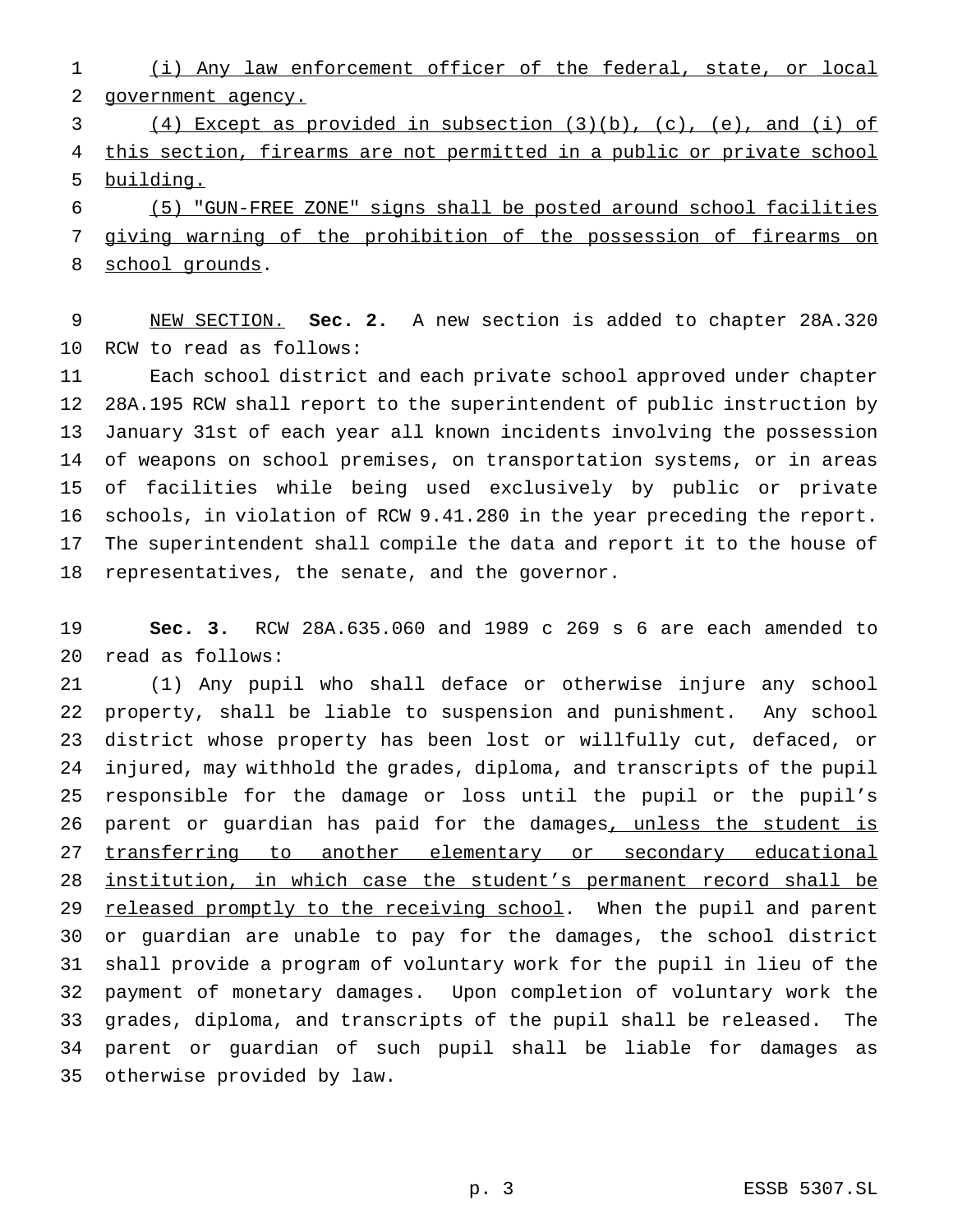(2) Before any penalties are assessed under this section, a school district board of directors shall adopt procedures which insure that pupils' rights to due process are protected.

 (3) If the department of social and health services or a child- placing agency licensed by the department has been granted custody of a child, that child's records, if requested by the department or agency, are not to be withheld for nonpayment of school fees or any other reason.

9  $*$ Sec. 4. RCW 10.31.100 and 1988 c 190 s 1 are each amended to read as follows:

11 A police officer having probable cause to believe that a person has 12 committed or is committing a felony shall have the authority to arrest the person without <sup>a</sup> warrant. <sup>A</sup> police officer may arrest <sup>a</sup> person without <sup>a</sup> warrant for committing <sup>a</sup> misdemeanor or gross misdemeanor 15 only when the offense is committed in the presence of the officer, 16 except as provided in subsections (1) through  $((+8))$  (9) of this section.

 (1) Any police officer having probable cause to believe that <sup>a</sup> person has committed or is committing <sup>a</sup> misdemeanor or gross misdemeanor, involving physical harm or threats of harm to any person or property or the unlawful taking of property or involving the use or possession of cannabis, or involving the acquisition, possession, or consumption of alcohol by <sup>a</sup> person under the age of twenty-one years under RCW 66.44.270 shall have the authority to arrest the person.

 (2) <sup>A</sup> police officer shall arrest and take into custody, pending release on bail, personal recognizance, or court order, <sup>a</sup> person 27 without a warrant when the officer has probable cause to believe that:

 (a) An order has been issued of which the person has knowledge under RCW 10.99.040(2), 10.99.050, 26.09.060, 26.44.063, chapter 26.26 RCW, or chapter 26.50 RCW restraining the person and the person has violated the terms of the order restraining the person from acts or threats of violence or excluding the person from <sup>a</sup> residence or, in the case of an order issued under RCW 26.44.063, imposing any other restrictions or conditions upon the person; or

 (b) The person is eighteen years or older and within the preceding four hours has assaulted that person's spouse, former spouse, or <sup>a</sup> person eighteen years or older with whom the person resides or has formerly resided and the officer believes: (i) <sup>A</sup> felonious assault has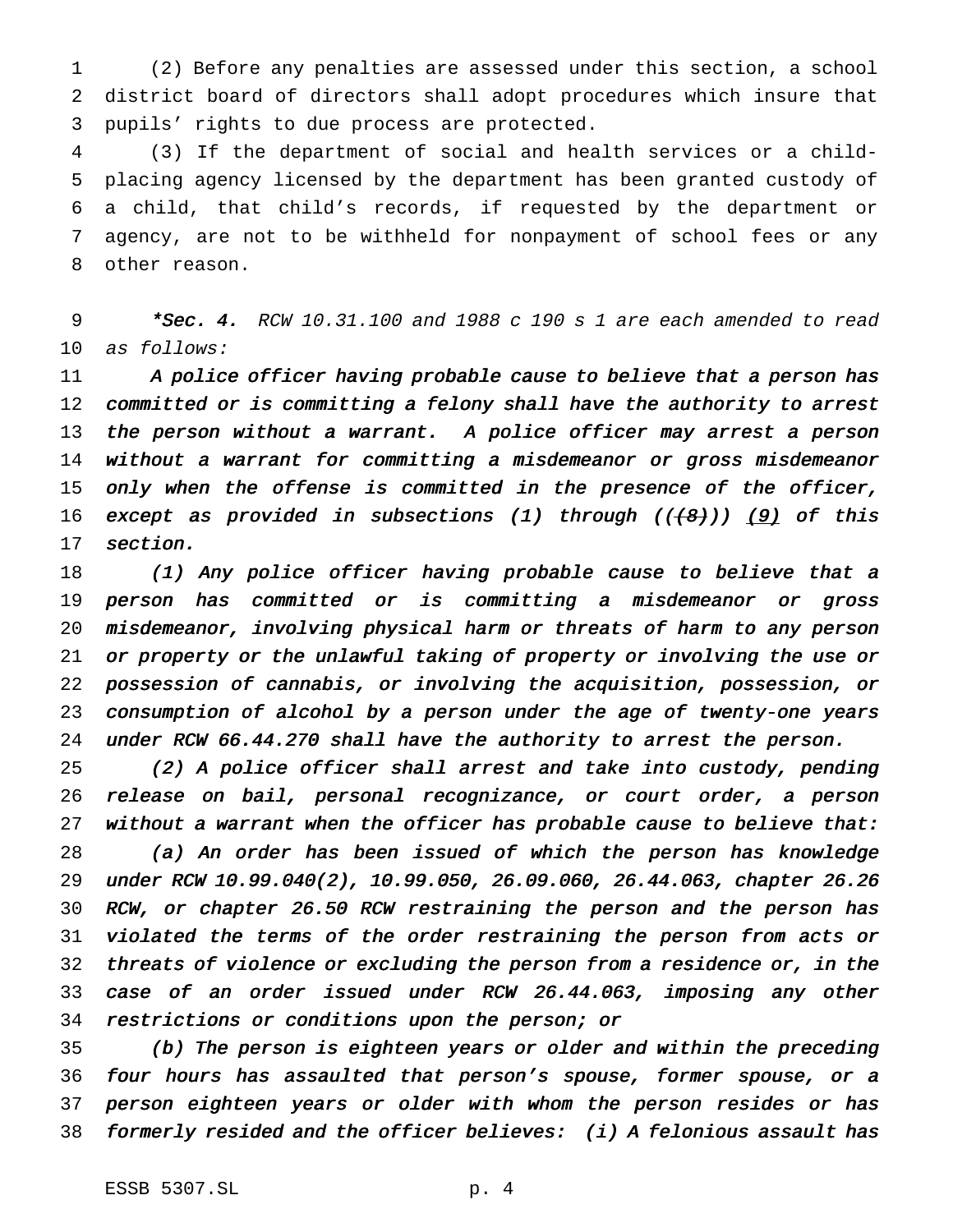occurred; (ii) an assault has occurred which has resulted in bodily injury to the victim, whether the injury is observable by the responding officer or not; or (iii) that any physical action has occurred which was intended to cause another person reasonably to fear imminent serious bodily injury or death. Bodily injury means physical pain, illness, or an impairment of physical condition. When the officer has probable cause to believe that spouses, former spouses, or other persons who reside together or formerly resided together have assaulted each other, the officer is not required to arrest both persons. The officer shall arrest the person whom the officer believes to be the primary physical aggressor. In making this determination, the officer shall make every reasonable effort to consider: (i) The 13 intent to protect victims of domestic violence under RCW 10.99.010; (ii) the comparative extent of injuries inflicted or serious threats creating fear of physical injury; and (iii) the history of domestic 16 violence between the persons involved.

 (3) Any police officer having probable cause to believe that <sup>a</sup> person has committed or is committing <sup>a</sup> violation of any of the following traffic laws shall have the authority to arrest the person:

 (a) RCW 46.52.010, relating to duty on striking an unattended car 21 or other property;

 (b) RCW 46.52.020, relating to duty in case of injury to or death 23 of a person or damage to an attended vehicle;

 (c) RCW 46.61.500 or 46.61.530, relating to reckless driving or 25 racing of vehicles;

 (d) RCW 46.61.502 or 46.61.504, relating to persons under the 27 influence of intoxicating liquor or drugs;

 (e) RCW 46.20.342, relating to driving <sup>a</sup> motor vehicle while operator's license is suspended or revoked;

 (f) RCW 46.61.525, relating to operating <sup>a</sup> motor vehicle in <sup>a</sup> negligent manner.

 (4) <sup>A</sup> law enforcement officer investigating at the scene of <sup>a</sup> motor vehicle accident may arrest the driver of <sup>a</sup> motor vehicle involved in the accident if the officer has probable cause to believe that the driver has committed in connection with the accident <sup>a</sup> violation of any traffic law or regulation.

 (5) Any police officer having probable cause to believe that <sup>a</sup> person has committed or is committing <sup>a</sup> violation of RCW 88.12.100 shall have the authority to arrest the person.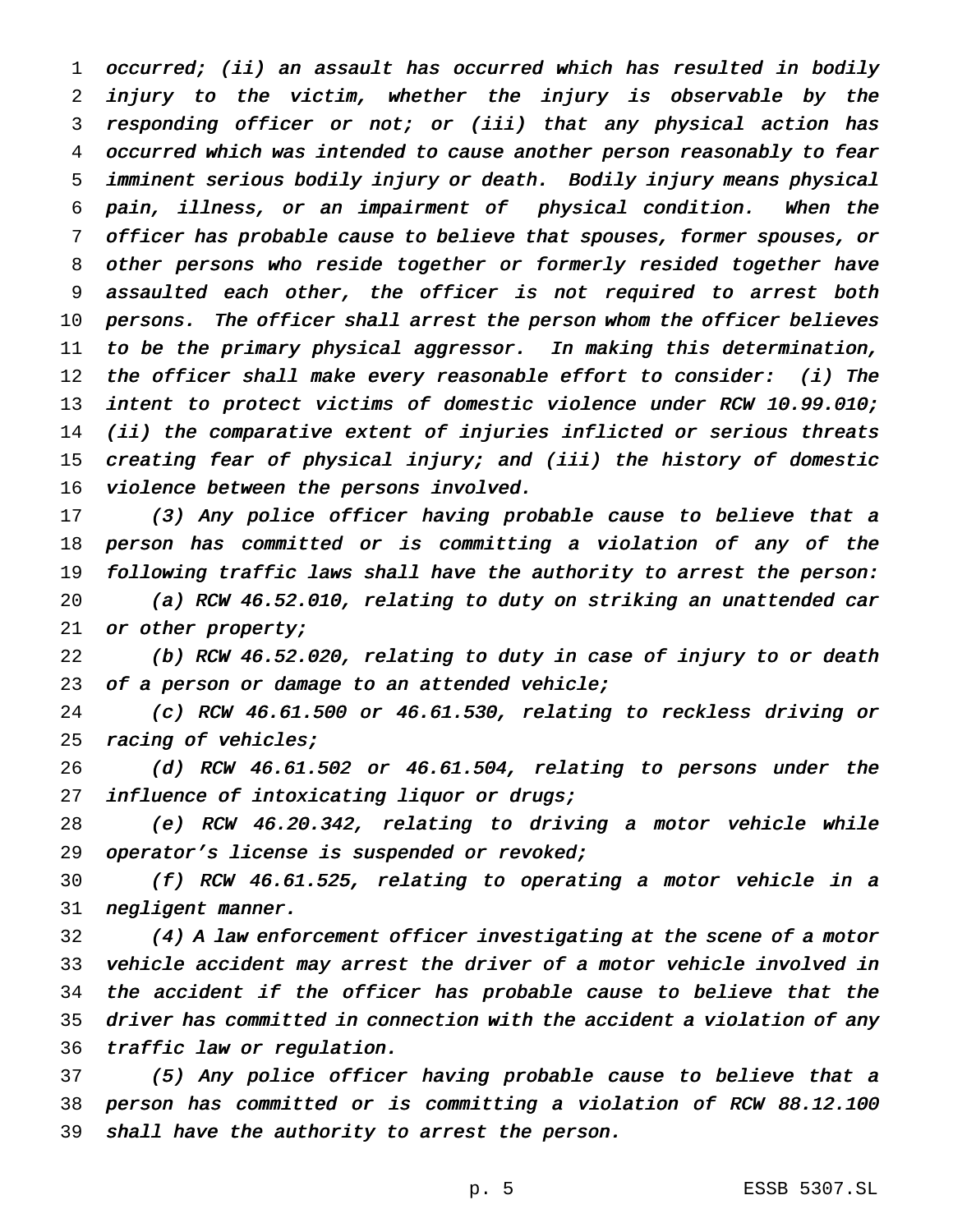(6) An officer may act upon the request of <sup>a</sup> law enforcement officer in whose presence <sup>a</sup> traffic infraction was committed, to stop, detain, arrest, or issue <sup>a</sup> notice of traffic infraction to the driver who is believed to have committed the infraction. The request by the witnessing officer shall give an officer the authority to take appropriate action under the laws of the state of Washington.

 (7) Any police officer having probable cause to believe that <sup>a</sup> person has committed or is committing any act of indecent exposure, as defined in RCW 9A.88.010, may arrest the person.

 (8) <sup>A</sup> police officer may arrest and take into custody, pending release on bail, personal recognizance, or court order, <sup>a</sup> person without <sup>a</sup> warrant when the officer has probable cause to believe that 13 an order has been issued of which the person has knowledge under 14 chapter 10.14 RCW and the person has violated the terms of that order. 15 (9) A police officer having probable cause to believe that a person 16 illegally possesses or illegally has possessed a firearm or other 17 dangerous weapon on private or public elementary or secondary school 18 premises shall have the authority to arrest the person. For purposes 19 of this subsection, the term "firearm" has the meaning defined in RCW 20 9.41.010 and the term "dangerous weapon" has the meaning defined in RCW **9.41.250 and 9.41.280(1) (c) through (e).** 

22  $(10)$  Except as specifically provided in subsections (2), (3), (4), and (6) of this section, nothing in this section extends or otherwise affects the powers of arrest prescribed in Title <sup>46</sup> RCW.

25 ( $($  $($  $\{10\})$ )  $(11)$  No police officer may be held criminally or civilly liable for making an arrest pursuant to RCW 10.31.100(2) or (8) if the police officer acts in good faith and without malice.

**\*Sec. 4 was vetoed, see message at end of chapter.**

Passed the Senate April 20, 1993. Passed the House April 15, 1993. Approved by the Governor May 15, 1993, with the exception of certain items which were vetoed. Filed in Office of Secretary of State May 15, 1993.

Note: Governor's explanation of partial veto is as follows:

 "I am returning herewith, without my approval as to section 4, Engrossed Substitute Senate Bill No. 5307 entitled:

"AN ACT Relating to student safety and discipline"

 Section 4 of Engrossed Substitute Senate Bill No. 5307 adds probable cause arrest authority for officers believing an individual illegally possesses or has illegally possessed a firearm or other dangerous weapon on school premises.